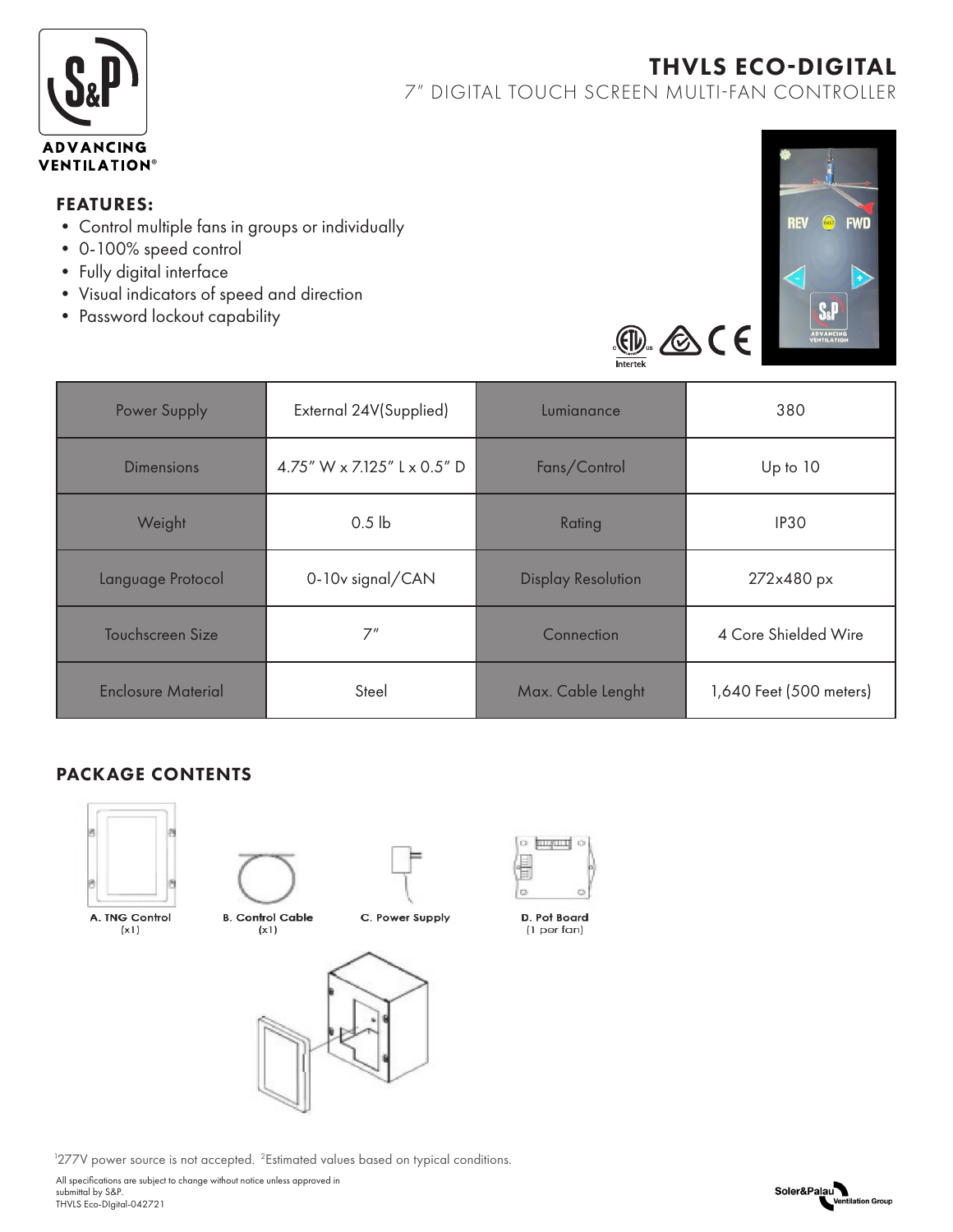

# THVLS ECO-DIGITAL 7" DIGITAL TOUCH SCREEN MULTI-FAN CONTROLLER

## INTERNAL WIRING DIAGRAMS - DIRECT DRIVES

NOTE: Blue and White wire is required to be capped separately down by the control.

## 120V/1PH & 230V/1PH